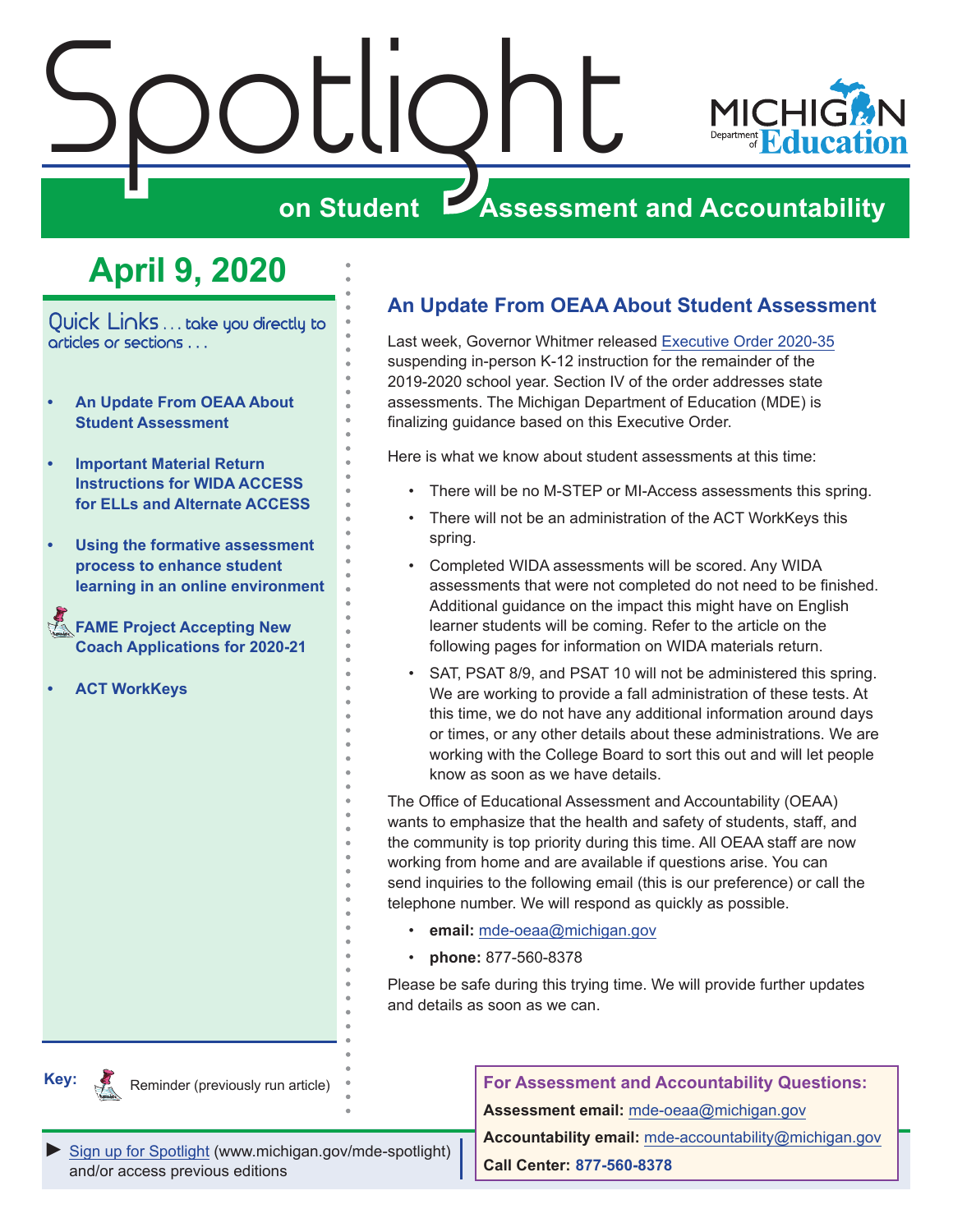### <span id="page-1-0"></span>**Important Material Return Instructions for WIDA ACCESS for ELLs and Alternate ACCESS**

The Office of Educational Assessment and Accountability (OEAA) hopes that you are staying safe and healthy during this tumultuous time. We want to convey the following information related to this year's summative WIDA ACCESS testing window:

- In keeping with Executive Order 2020-35, as soon as appropriate personnel can safely return to buildings, they should ship back both completed and incomplete summative WIDA ACCESS testing materials. A revised material return deadline will be determined once the *Stay Home, Stay Safe* order is lifted.
- All tests that have been completed will be scored **as long as they are returned to DRC** within the yet to be determined deadline. This includes paper-based materials for tests, such as completed Writing test booklets.
- OEAA will work with WIDA and DRC to ensure that districts receive reports for all scored tests, and will continue to work with them on timelines for these activities.
- The windows for Accountable Students Enrolled and Demographics, Submitted Issues for Answer Documents, and Answer Documents Received are still expected to open later this spring in the OEAA Secure Site. Even though MDE was granted a federal waiver for accountability, OEAA expects that these activities may still be useful for districts in terms of tracking completed and returned tests, as well as for updating student information, so that reports that are received are as correct as possible.
- The Students Not Tested window will not open to districts for this testing cycle in the OEAA Secure Site.
- Remember that the testing window is closed. For the safety of students and their families, do not attempt to continue to assess students.

Directions for returning secure materials follows. Remember: If you do not have daily UPS pickup, you must call UPS to schedule it the day before you need the pickup.

If you need more information on how to return materials, view the **After Testing** tutorial on the [WIDA Secure Portal.](https://gcc01.safelinks.protection.outlook.com/?url=https%3A%2F%2Furldefense.proofpoint.com%2Fv2%2Furl%3Fu%3Dhttp-3A__s2720.t.en25.com_e_er-3Futm-5Fcampaign-3DMI09-26utm-5Fmedium-3Demail-26utm-5Fsource-3DEloqua-26s-3D2720-26lid-3D1445-26elqTrackId-3D1633C6280A3A8E348112D0BD1D0D7F67-26elq-3D6b36735f344f421a9a1bb48cae58a419-26elqaid-3D6405-26elqat-3D1%26d%3DDwMCaQ%26c%3D8zrWcxohc8EScTghaWfhULjPi_iW3pFnOBrhZAw_16M%26r%3DCMUvUOkR5Mt-691GvZKrhlhKVvOmCMJvIOm4ZoheWRIY9DlWCbCvAhxkRlNk7Kmx%26m%3DLK59sq64fRrYmnw67QzESya61xBETXtW8Qr3A67iTj8%26s%3DiY4l7TlMXKNZz9Zf8C7kMTO9M_pOWnuhobAPZCUDV2I%26e%3D&data=02%7C01%7Cpaulj%40michigan.gov%7C61a63dffa56a46df448e08d7beed86b4%7Cd5fb7087377742ad966a892ef47225d1%7C0%7C0%7C637187799691750942&sdata=eoYj7oj68pAlw63Cmoy87QHhNSJGac8sHmTiMk3BlD0%3D&reserved=0) You will find the tutorial after logging into the WIDA Secure Portal and selecting the **Paper-Based** tile in the **ACCESS for ELLs Training Courses**. Next, select the **Afterward** tab, then **After Testing**.

#### **Labeling Booklets**

If you are returning booklets for completed tests, make sure correct and complete information is either labeled or bubbled on each student booklet. Failure to address incorrect, missing, or incomplete student information and labels may result in no student score. Follow the steps below carefully.



- Place Student Pre-ID, District/School, or Do Not Process Labels (when applicable) on the front of the test booklet in the designated area ONLY (marked A).
	- » If no Pre-ID label, apply District/School Label to the box (marked A).
		- □ If the District/School Label is applied, bubble all demographic information on the back cover using a number 2 pencil.
- **Do not place any label on the security barcode.**  (marked B).

#### *(Continued on next page)*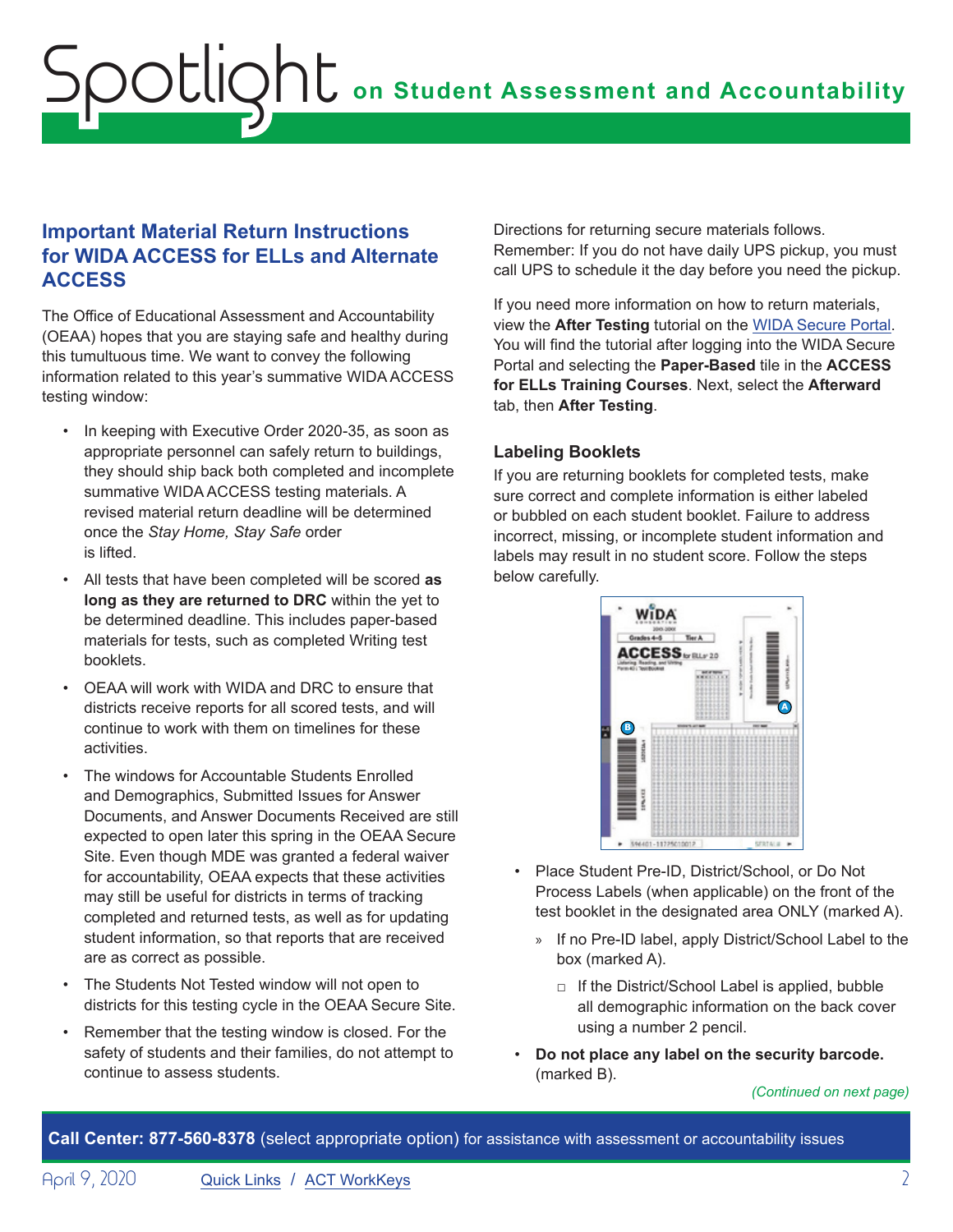# **on Student Assessment and Accountability** Spotlight

- Leave unused test booklets blank—no label.
- If a District/School or Pre-ID label is placed on a test booklet, the test booklet will be processed and scored.

#### **Verifying Information and Bubbling Booklets**

When gathering the materials after testing, it is crucial to verify the information displayed on the test booklets before returning.

• **For District/School Labels:** Confirm the following information bubbled on the booklet matches what is in MSDS: District, School, First Name, Last Name, State Student ID, Birth Date, and Grade.

No additional District/School Labels can be provided at this time. If you are missing these labels, complete the district and school information on the back cover of the test booklet and ship back to DRC.

- **For Pre-ID Labels:** If a Pre-ID label is incorrect, you may still use the label. Update the information in MSDS.
- To prevent a test booklet from being processed, place a Do Not Process Label over the District/School Label or Pre-ID label. Do not cross out the label with a black marker. Do not use Do Not Process Labels for booklets that you want scored.
- Refer to the [Michigan Specific Directions](https://wida.wisc.edu/sites/default/files/state-specific-directions/MI-State-Specific-Directions.pdf) for information about what you do and do not need to bubble-in on test booklets.

#### **Material Inventory and Accountability Form**

The same process that was used to inventory the original shipment of materials should be completed prior to returning materials, in order to confirm all secure materials are accounted for. Every school or district will have a Security Checklist that details every secure material delivered. It is the responsibility of the district or school personnel to verify that every secure material is being returned; used or unused.

If there are any missing materials, the district or school should complete the Accountability Form and list the discrepancy and the secure barcode of the material that is not being returned. This form can be found in [WIDA AMS](https://www.wida-ams.us/) (www.wida-ams.us) under **Materials** then **Accountability Form**. At the bottom of the list of materials, there is a space labeled "Record reasons for discrepancies here." Record the barcode of the materials and explain the discrepancy.

#### **Return Instructions**

- Be sure to return **all secure materials** (including CDs, Scripts, Response Booklets) received, **with the exception of**:
	- » Test Administrator Manual
	- » District and School Test Coordinator Manual
	- » Return Material Instructions
	- » Any unused labels securely destroy them
	- » Security Checklists (keep for your records)
	- » Confidentiality Agreement (keep for your records)
	- » Packing lists
	- » School Range Sheets
	- » Scratch paper securely destroy
- Line each box with a plastic return bag to protect the test materials during transit.
- Secure the materials inside the plastic bag with a zip tie before sealing each box.
- Large Print and Braille materials can be folded to fit inside a standard-sized box.
- Use the boxes from the original shipment to return used materials. If a box is damaged or lost, you may substitute a box of similar size and strength.
- Place DRC return and UPS shipping labels on top of the boxes.

#### *(Continued on next page)*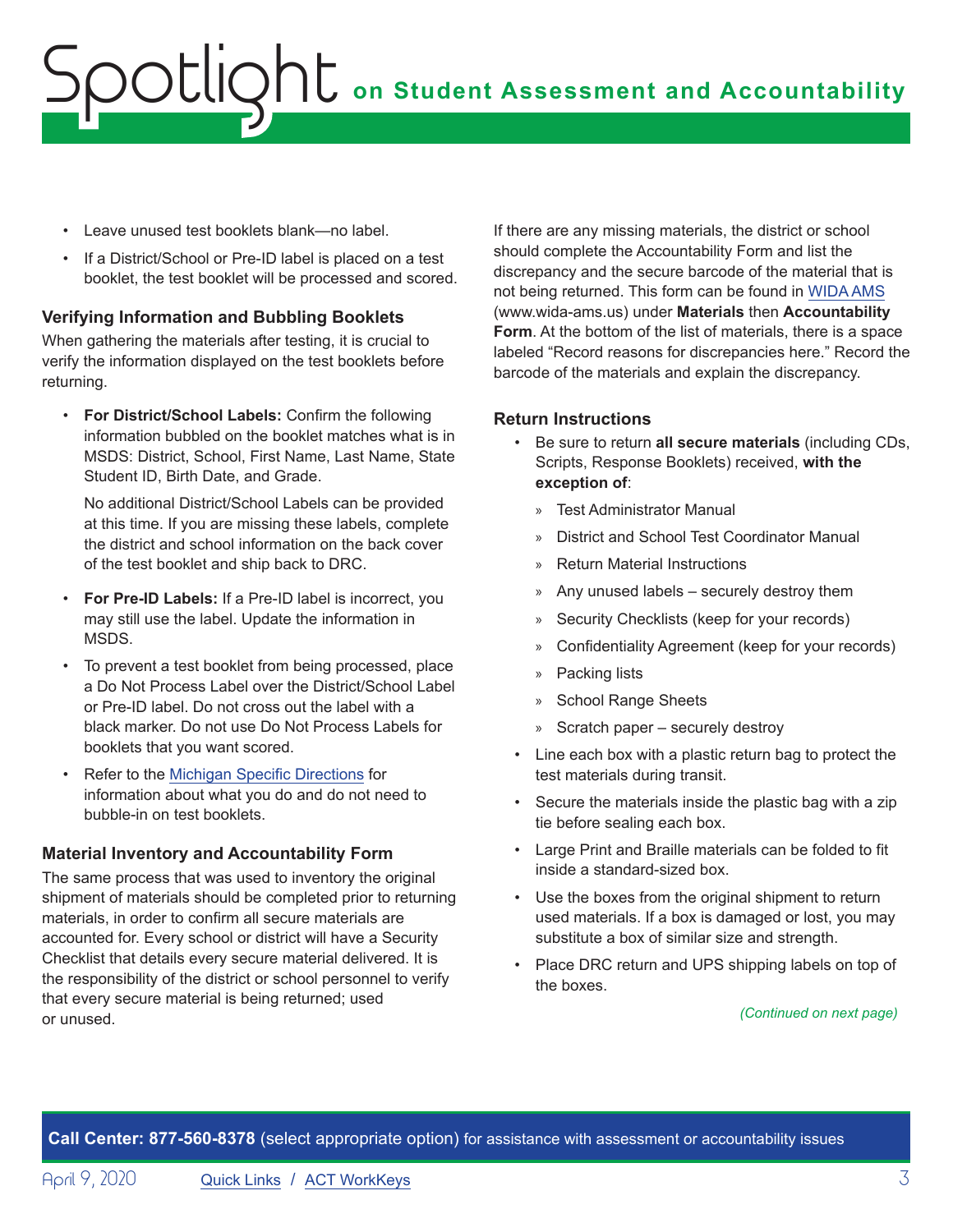# <span id="page-3-0"></span>**on Student Assessment and Accountability** Spotlight

#### **Return Materials Via UPS**

- Pre-paid UPS return shipping labels are provided in the Return Materials Instruction Packet.
- If you do not have a regularly scheduled UPS pickup, you must call UPS at 866-857-1501 and arrange for pickup at least one day prior to the day you plan to ship your materials.
- Count your boxes and advise UPS of the number of boxes they need to pick up.
- Keep the boxes in a secure location until they are given to the UPS driver. Materials should not be taken home and must remain in school buildings. If an educator is unable to conduct these material return activities within school buildings, they must wait until they are able to do so safely and in accordance with current Executive Orders.
- You should not be asked to give payment.
- Note the UPS tracking number for each package. Keep the numbers for future reference to document the materials returned to DRC.

#### **UPS Shipping and DRC Return Labels**

If you need UPS Return Labels, contact DRC Customer Support. PDFs of the UPS return labels will be emailed to you for printing.

#### **Contact Information**

Contact DRC Customer Support with any questions at [WIDA@datarecognitioncorp.com](mailto:WIDA%40datarecognitioncorp.com?subject=) or call 855-787-9615.

#### **Stay Safe and Healthy**

The OEAA hopes that all of you are continuing to stay safe and healthy. Please reach out to us with any needs you may have, by sending an e-mail to [mde-oeaa@michigan.gov](mailto:mde-oeaa%40michigan.gov?subject=) or by calling us at 877-560-8378.

### **Using the Formative Assessment Process to Enhance Student Learning in an Online Environment**

Michigan educators and students are being challenged to continue teaching and learning in new ways. This is why the Michigan Assessment Consortium (MAC) and Formative Assessment for Michigan Educators (FAME) have teamed up to present a live webinar with teachers from the Michigan Great Lakes Virtual Academy (MGLVA). Presenters will share their experiences and the strategies they use to engage students and enhance learning through the effective use of the formative assessment process while teaching in an online environment.

#### **Webinar details**

The live webinar, [Using the formative assessment process](https://www.michiganassessmentconsortium.org/event/using-the-formative-assessment-process-to-enhance-student-learning-in-an-online-environment-getting-started/)  [to enhance student learning in an online environment:](https://www.michiganassessmentconsortium.org/event/using-the-formative-assessment-process-to-enhance-student-learning-in-an-online-environment-getting-started/)  [Getting started](https://www.michiganassessmentconsortium.org/event/using-the-formative-assessment-process-to-enhance-student-learning-in-an-online-environment-getting-started/) (https://bit.ly/FAP-Getting-Started-Online), will take place **April 23, 2020** from **1:00 –2:15 p.m.** It will feature presenters who will tap their own experiences as online teachers and FAME Coaches.

Presenters will share the instructional processes and technology tools they use to collect evidence of student understanding, and they will describe how the evidence can be used to adjust learning and teaching tactics. Participants will learn the importance of choosing learning targets and how to adapt the tools in the formative assessment process to fit their students' current needs.

#### **Intended Learning Outcomes**

- 1. **Identify the mindset needed to engage students** using the formative assessment process in an online environment (Hint: some courage, the ability to "try")
- 2. **Provide a tool for planning instruction**, emphasizing learning targets and feedback gathering that focuses on evidence of student understanding

*(Continued on next page)*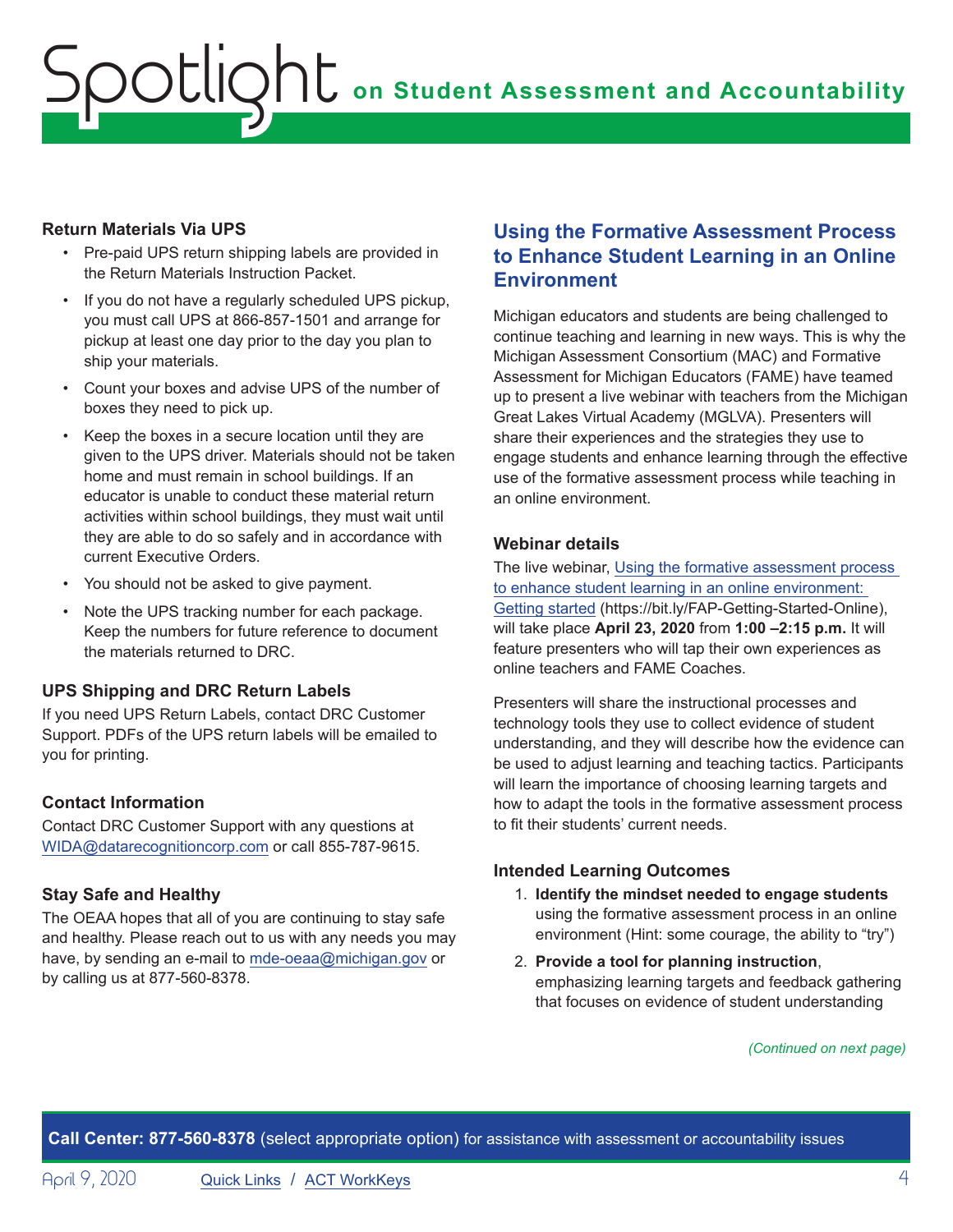# <span id="page-4-0"></span>**on Student Assessment and Accountability** Spotlight

- 3. **Suggest a set of technology tools** aligned to FAME components and elements
- 4. **Promote a shared understanding about formative assessment** practices and processes

The webinar is the first in a series of events designed to support Michigan educators with the assessment challenges presented by online and remote learning. It is offered **at no cost** to educators.

[Register today](https://bit.ly/FAP-Getting-Started-Online) (https://bit.ly/FAP-Getting-Started-Online)

Limited seats available for the live webinar, so register early. Registrants who are not able to join the live webinar will receive a link to the recorded webinar and any associated resources. All registrants will receive event reminders and notices of future webinars and available resources. Contact Kimberly Young at [youngk1@michigan.gov](mailto:youngk1%40michigan.gov?subject=) with questions.

## **External FAME Project Accepting New Coach Applications for 2020-21**

The Formative Assessment for Michigan Educators (FAME) project is entering its 13th vear and is now seeking interested educators who would like to lead a local learning team of teachers to explore, implement, and reflect on the formative assessment process in their classrooms. FAME coaches are not expected to be the local expert on the formative assessment process—rather FAME coaches are learners along with their learning team.

More information on the FAME project and access to the online [2020-21 New FAME Coach application](https://www.surveymonkey.com/r/NewCoachApp) (https://www. surveymonkey.com/r/NewCoachApp) is available on the [MDE Formative Assessment Process page](http://www.michigan.gov/formativeassessment) (www.michigan. gov/formativeassessment) or the [FAME public page](https://famemichigan.org) (https:// famemichigan.org)

The deadline to apply is **Friday, May 1, 2020**. If you have any questions, contact Kimberly Young, MDE/OEAA, at [youngk1@michigan.gov](mailto:youngk1%40michigan.gov?subject=) or 517-241-7061.